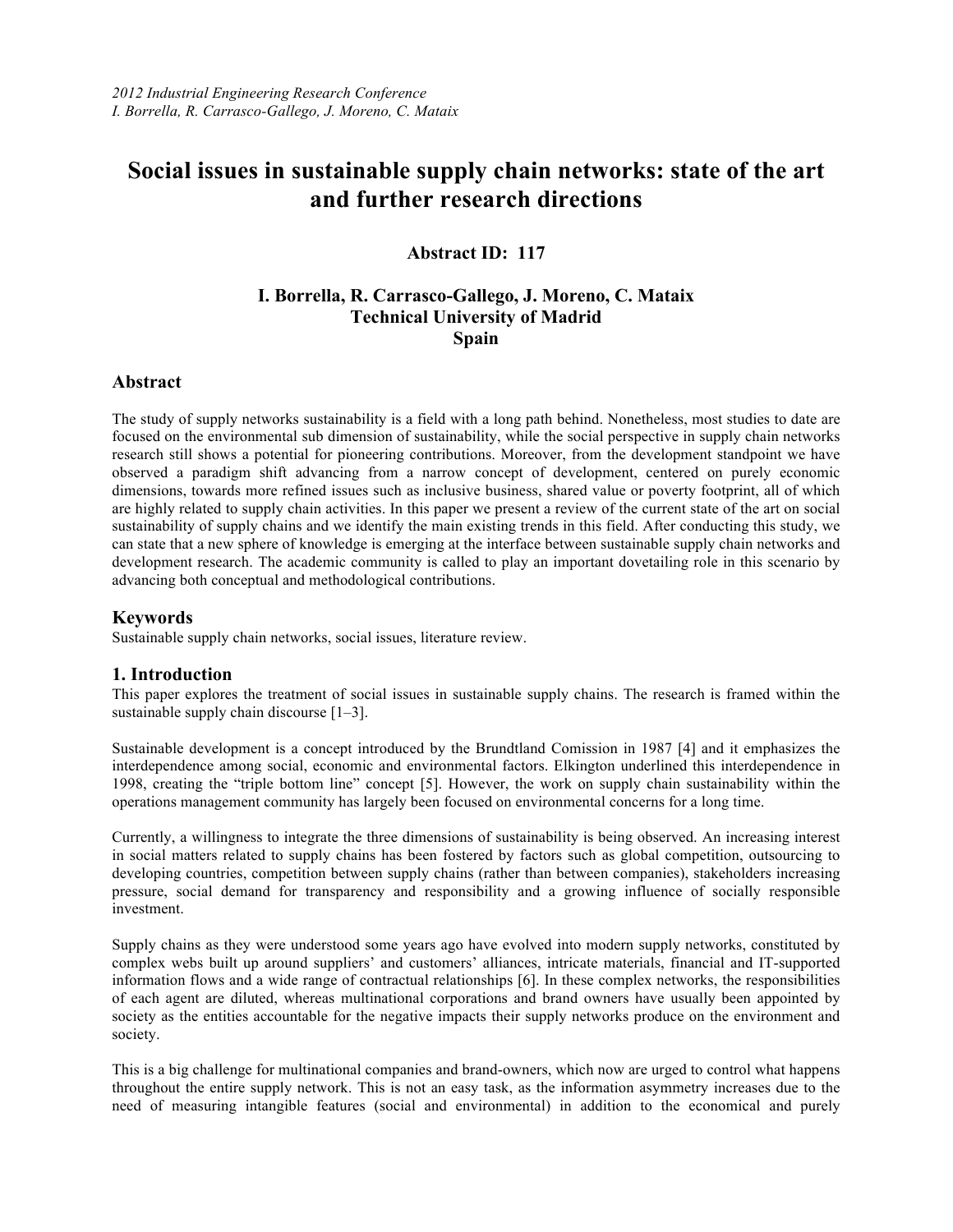managerial ones. The complexity and the costs of controlling many suppliers (especially when they are valued according to intangible attributes) are very high [7]. Good governance is therefore important in order to reduce the risk of scandals in supply networks, which could harm the main firms' reputation, sales and/or market share [8]. Well-known cases are the Nike and Adidas Asian suppliers' improper practices discovered and publicized by NGOs in the 90's, which led to a worldwide discredit campaign against these firms. Regaining a company's reputation is not only time-consuming but also an expensive activity [9].

Companies are beginning to realize the great importance of guaranteeing the accomplishment of standards along their supply networks, not only quality standards but also others linked to responsible behavior. Firms choose such an approach because of their corporate citizenship, as part of their risk management strategy or as a marketing tool. It is becoming increasingly common to find enterprises that demand the accomplishment of certain codes of conduct to their suppliers.

This movement towards social sustainability of supply chains has only been timidly reflected in the literature. Though the supply chain field and the human development field have both approached the subject from different perspectives, they are arriving to common points. Concepts like corporate social responsibility in supply chains [10– 12], shared value [13], inclusive business [14], social footprint [15] or poverty footprint [16] show the increasing importance given to this issue in the academic world.

To the best of our knowledge, no exhaustive literature review on the social aspects of supply chain sustainability has been made so far. This paper will try to fill this gap by identifying what has been said in the field of social sustainability of supply chains.

It is important to underline that, up to date, most works from the development standpoint have been conducted by practitioners and experts and shallowly published in scientific sources. When structured keyword searches in scientific databases are performed combining the terms "poverty", "human development", "local communities" or "vulnerability" with "supply chain" or "supply networks" few relevant results can still be found. Therefore, bibliometric techniques on this paper will be focused on the "supply chain sustainability" scope.

This paper will be structured as follows: Section 2 will introduce the methodology followed in the literature review. Next, in Section 3, a descriptive analysis of the information found is carried out. Section 4 presents a proposal of classification of this information. Concluding remarks and future research propositions form Section 5, the last section of this paper.

# **2. Research objectives and methodology**

The main objective of this paper is to review the literature in order to present what has been said about social impacts and issues in supply chain management. A classification of the main existing research trends is proposed afterwards, in order to summarize the research in this field.

The research methodology followed to carry out the literature review is based on the chapter 39 of the book "The SAGE Handbook of organizational research methods" written by Denver and Tranfield [17]. The methodology proposed by Denyer and Tranfield contains:

- Question formulation and study scope
- Location of studies
- Study selection and evaluation
- Analysis and synthesis
- Reporting and using the results

The research we present in this paper has been designed according to this five-step methodology. First, the research question was formulated and the scope of the research was defined. The research question of the study was formulated as follows: "To what extent has the supply chain literature dealt with issues related to social sustainability?". In order to delimit this study, the research aimed at papers related to supply chain issues in peerreviewed scientific journals in English. Papers with a technical or a political sciences focus were initially excluded, as well as books and practitioners' documents, although finally some of them were considered due to cross-reference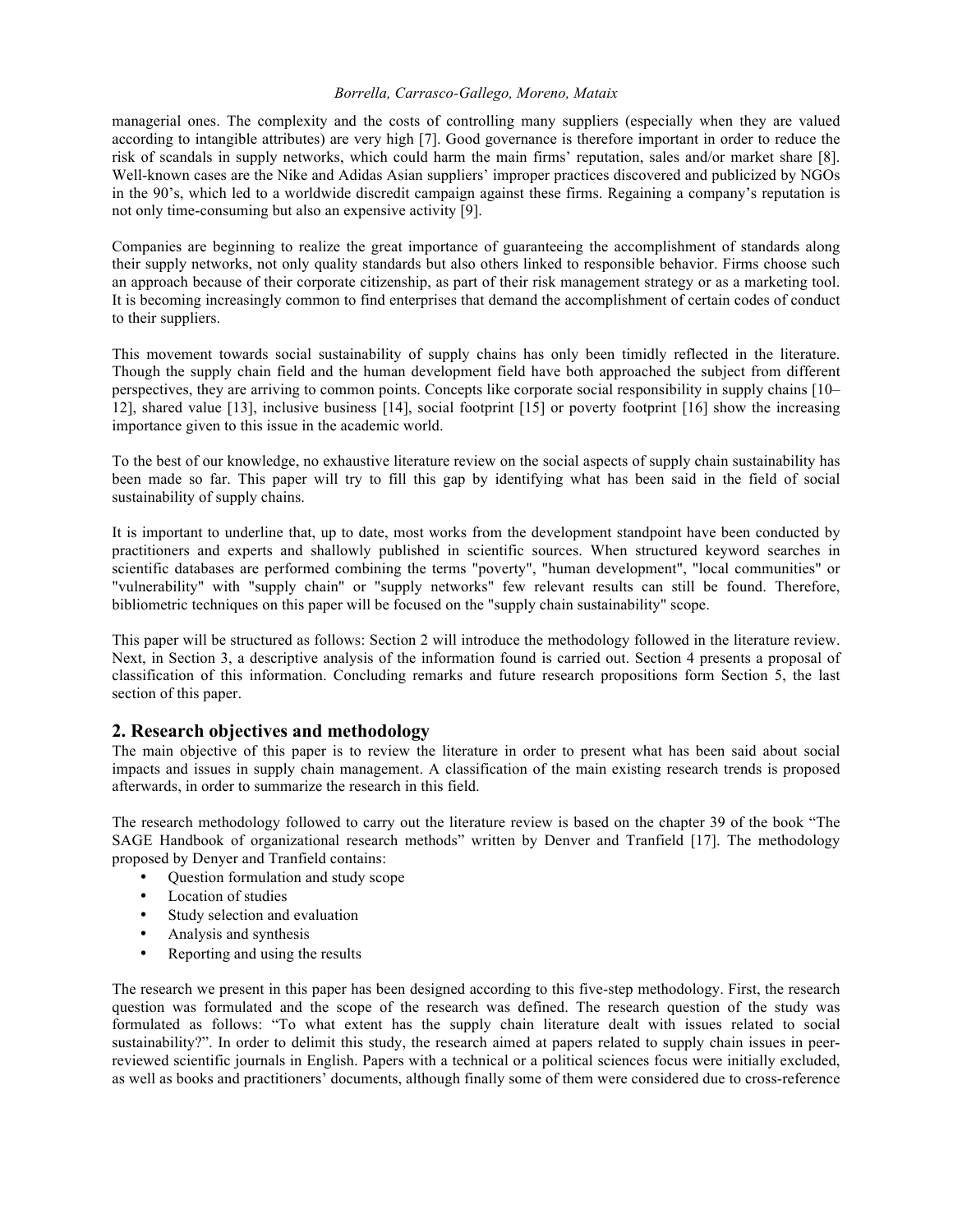sourcing. Many interesting non-academic initiatives have been found in the practitioners' field, but this paper seeks to reveal the scientific knowledge on the subject.

Secondly, studies related to the research question were located and the most relevant were selected and evaluated. A structured keyword search in major databases was carried out. ISI Web of Knowledge, Scopus and Google Scholar were the mayor databases used to search for related articles. After a quick content check, articles were selected and analyzed, leading to the identification of five special issues in well-known magazines of the supply chain field focused on sustainable supply chain management. A deeper analysis was conducted on those special issues, selecting the papers that dealt with social issues. The references cited in the selected papers were used as a second source

Next, all the information was analyzed and synthesized. The analysis was carried out applying bibliometric techniques. As a synthesis, a classification of the existing literature on the subject was proposed. This paper presents the main findings of this study.

## **3. Descriptive analysis**

Publications related to sustainability in the supply chain field have increased considerably during the last decade. The sustainable supply chain management studies are focused either on environmental issues, on social issues, or on both of them. Some papers even study the trade-offs between the three branches of sustainability: economical, social and environmental.

Structured keyword searches in several databases have shown an escalation of the number of publications relating supply chain and sustainability. However, the study of environmental issues in supply chain management has experienced noticeably faster growth than socially focused research. The main reason for the existence of this gap is that the sustainability field has been identified only with environmental impacts for many years. Therefore, environmental concerns have been the focus of supply chain sustainability research while social issues have been pushed into the background.

The results showed in Figure 1 corroborate last paragraph statements. However, Figure 1 also demonstrates that social dimensions of sustainability have started to get the attention of research agendas from 2007, gaining momentum in recent years.



Figure 1: SCOPUS database answers to different search strings, distributed per year since 2000.

An earlier growth can be observed for the papers relating supply chain, sustainability and environment. Around the year 2005, the curve representing the number of published papers in this field clearly increases its slope but social focused papers kept a low rate of apparition until more recent years. An increase in the number of these publications can be observed from 2007, and it has continuously incremented in the following years. This clearly reveals how the interest on the subject has recently grown within the academic community.

The structured keyword searches led to the finding of five special issues on sustainable supply chain management. These special issues were published in: International Journal of Production Economics 111 (2), International Journal of Production Research 45 (18-19), Journal of Operations Management 25 (6), Journal of Cleaner Production 16 (15), Supply Chain Management: An International Journal 14 (2). All five of them were analyzed in depth for this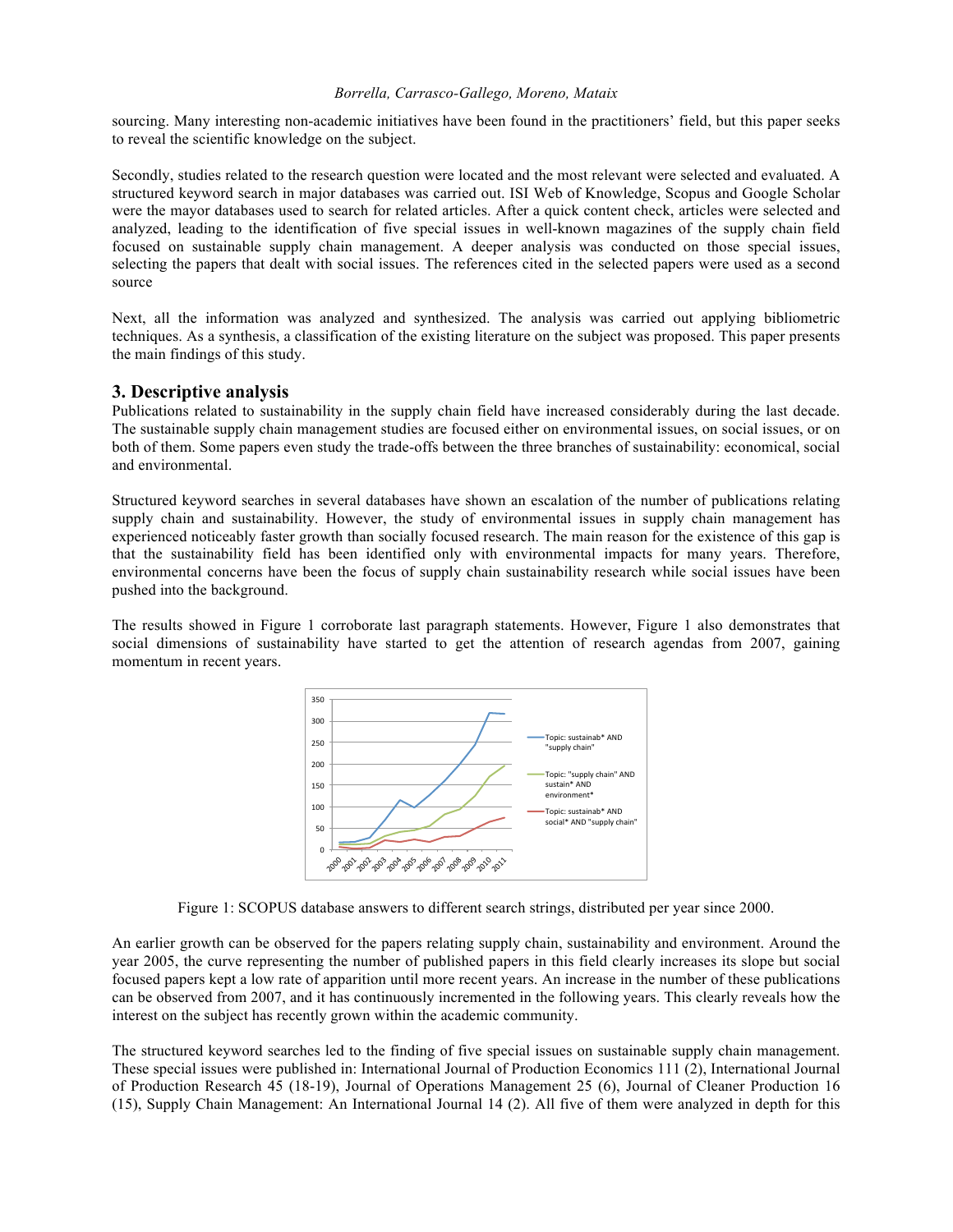study. These special issues were published between 2007 and 2009, coinciding with the sudden increase of publications referring to social issues within the supply chain management field. This rise in the number of articles on supply chains' social sustainability was clearly fostered by the call for papers of the special issues published in 2007.



A quantitative analysis of the contents of the special issues is shown in Figure 2.

Figure 2: Number of papers related to social topics compares with the total of papers within each special issue.

It is important to point out that the papers classified as "social" in these special issues are not necessarily focused only on social aspects of supply chain. The papers considered related to social field are the ones alluding to these issues or dedicate them some section of the publication. In fact, there are several articles that approach both social and environmental issues.

We have noticed no social paper was included in the IJPR special issue. This was due to the emphasis given by the editors to the environmental dimension. Sustainability was solely understood as environmental sustainability, as can be remarked in the introduction of the issue [18], which talks only about environmental impacts, energy conservation and waste minimization, and considers green supply chains as a synonym of sustainable supply chains.

On the other hand, the JCP special issue presents 6 social related papers out of 15. In the introduction to the special issue it is pointed out that a concerted effort was made to "broaden the perspective to incorporate sustainability" [19]. It encouraged researchers to go beyond the environmental approach and incorporate social issues in their studies, as well as the trade-off dilemmas between the three pillars of sustainability.

## **4. Discussion**

After reviewing the literature, we found out that there was a great amount of different subjects that were considered to fall on the social branch of supply chain sustainability. We realized most of the topics that do not fit in the other categories of sustainability (economical or environmental) end up being included in the "social hodgepodge". In order to clarify the main trends in the socially focused sustainable supply chain field, we have developed a classification proposal, which is the main result presented in this paper.

This categorization consists of three main parts:

- Social impacts and measuring
- Standards and codes of conduct
- Poverty and local communities

We do not consider papers treating issues like ethical constructs of purchasing, troubles caused by retailers' distribution, or public procurement policies belong to the field of social sustainability supply chain management.

#### **4.1 Social impacts and measuring**

The meaning of "social impact" is not yet well defined. There are two main literature trends that raise the subject: Corporate Social Responsibility (CSR) reporting and life cycle assessment (LCA).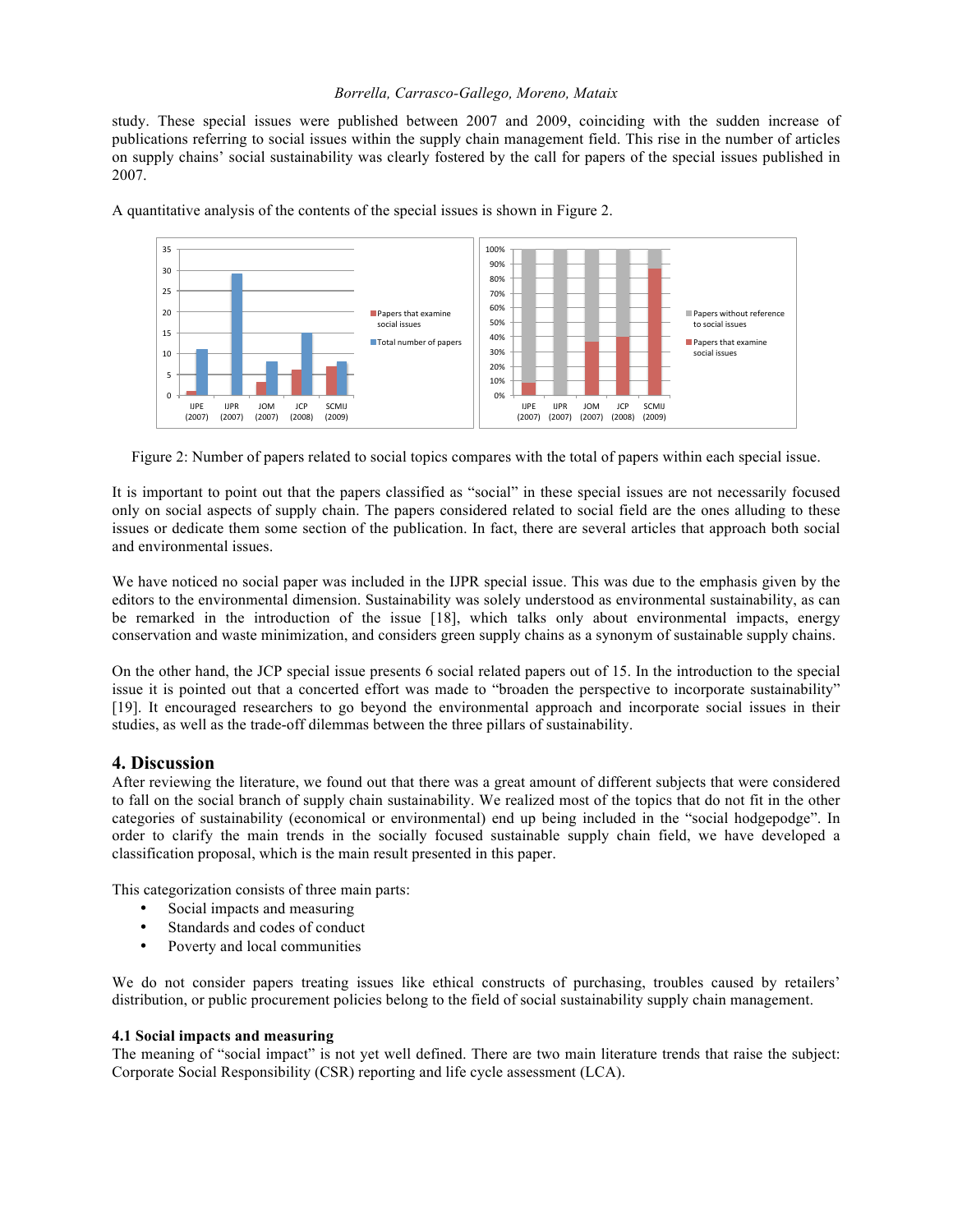The field of CSR presents different approaches to what social impacts are. For example, McElroy et al. [15] propose that any activity that has an effect on the anthro capital, is producing a social footprint (or social impact). Anthro capital is defined as non-financial capital, which consists of resources that people rely on in order to preserve or produce well-being. Lozano and Huisingh [20] classify social impacts according to the stakeholders involved, and emphasize the inter-linking nature of the three dimensions of sustainability, stating that the three categories should not be treated separately.

On the other hand, the field of life cycle assessment (LCA) has developed a new branch that incorporates social parameters, and the term "societal life cycle assessment" has been coined [21]. This research line focuses on adapting LCA methodology to measure not only environmental, but also social impacts throughout the supply chain. It stresses the interdependence among social, economic and environmental factors as the core of sustainability. Some authors declare that LCA fails to evaluate sustainability while it does not take into account social concerns [21, 22]. Hutchkins and Sutherland [24] consider the big changes happening in supply management, like the move from chains to networks, from adversarial relationships with suppliers to strategic partnerships and from an environmentally focused sustainability to a more holistic approach (including social issues); and propose indicators to evaluate social performance in these modern supply chain networks. In this paper, Millenium Development Goals [25] are the reference to define what social impacts are.

#### **4.2 Standards and codes of conduct**

How to manage supply chains to guarantee sustainability is one of the questions supply chain managers ask themselves. The sustainability in social terms is difficult to achieve because, as we just observed, social impacts are not even well defined yet. However, academic and practitioner communities have worked on the design and implementation of standards and codes of conduct applicable to supply chains.

Standards and codes of conduct linked to sustainability usually contain both environmental and social requirements or recommendations. In this paper, we have restricted our study to standards that consider social dimensions: UN Global Compact, GRI Guidelines, AA1000, SA8000 and ISO26000 are some of the best-known.

Nonetheless, sometimes global standards (like those mentioned above) are often not specific enough to be useful. For instance, when applied to highly dynamic industries (such as electronics industry) or to some particular sectors (such as the food sector) [11, 24], groups of companies can establish sets of standards which suit better their own context. In other cases, companies just use their own-developed code of conduct to apply to their supply chain (this is, for example, the case of IKEA [12]).

Firms use codes of conduct and standards as a tool for risk management, but also as a marketing instrument, in order to differentiate themselves from competitors in the market. Some authors proclaim codes of conduct can help a company to improve the information flows through the supply chain, building trust among different players and facilitating coordination [7].

Papers about codes and standards can be categorized in two groups: the ones which discuss the contents of the code and its level of adoption [26–28]; and the ones which deal with the way of implementing the code throughout the supply chain (suppliers acceptance) [10], [27, 28].

Globalization has caused the diffusion of supply chains to developing countries. Hazardous working conditions, child labor, low wages and excessive working hours in factories of these countries have lead to big scandals, consequences being suffered by the international companies which sourced from them [9], [25], [29]. Therefore, social issues considered in codes of conduct and international standards have been mainly focused on workers wellbeing (labor conditions, safety in the workplace, gender equity, etc.). Some codes mention philanthropy and relationship with the local community, but this matter is usually pushed into the background in favor of workers human rights concerns.

#### **4.3 Poverty and local communities**

The first papers relating to poverty concerns and supply chain management were those belonging to the Fair Trade trend. Fair Trade promotes a trading system model which seeks to provide producers in developing countries with a living wage for their work. This is achieved through helping them to get access to international markets and to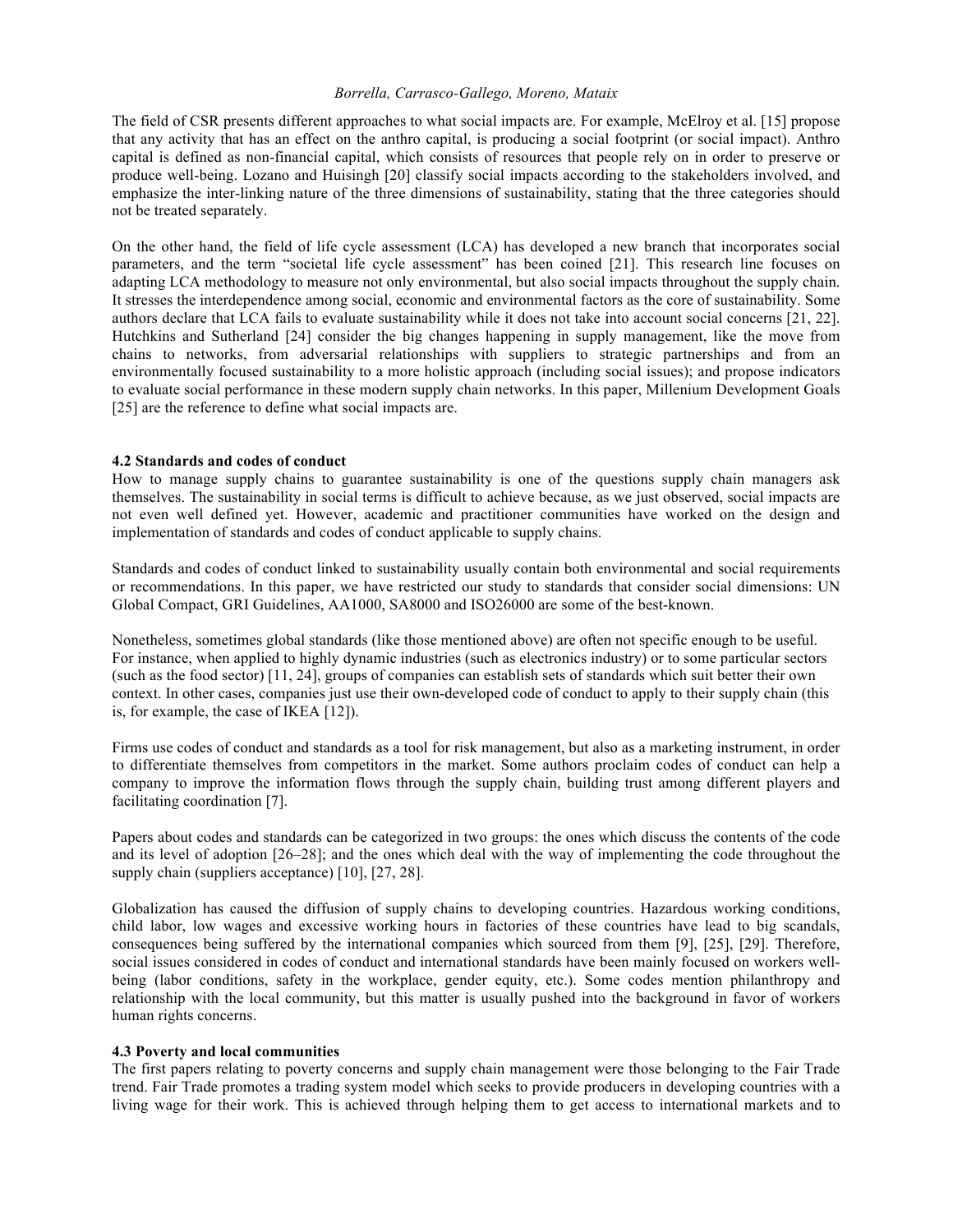develop the necessary business capacity to compete in the global marketplace [30, 31]. In order to get the Fair Trade certification, all supply chain agents must adhere to determined standards, related to fair benefit distribution along the chain, proper labor conditions and low environmental impacts. Fair Trade has been traditionally fostered by NGO and development agencies.

Recently, trading relationships between modern organizations and impoverished populations have been explored by scholars focused on the so-called "base of the pyramid" (BOP) [34–36]. BOP scholars suggest that poverty could be reduced by incorporating impoverished communities in sustainable supply chains through innovative business models. The poor could be integrated as clients, suppliers or retailers of global supply chains. This trend has mainly been addressed by the development literature (for example Bolwing et al. [37] propose a framework to integrate poverty concerns into value-chain analysis).

Most sustainable supply chain scholars acknowledge the importance of integrating poverty concerns in supply chain management, but few have explored how to provide opportunities for impoverished communities. However, some papers about the subject have been recently published in supply chain management magazines [36, 37]. Hall and Matos [38] underscore the difficulties of incorporating poor communities as suppliers, as they often lack basic business knowledge and capacity, and entrepreneurial dynamics within these communities remains largely unexplored. A need of actors capable of bridging the gap between impoverished communities and the next agents of the chain has been identified. Shodi and Tang [40] propose social enterprises to play the role of supply chain enablers for the poor. Social enterprises could facilitate access to credit, information, clients and suppliers, fostering the opportunities of these communities to become part of global and demanding supply chains.

## **5. Conclusion**

This study has provided an overview of the sustainable supply chain field, with a special focus on the social sub dimension of sustainability.

First, a literature review on social sustainability of supply chains has been carried out. This literature review has evidenced that there has been an exponential growth in the field of supply chain sustainability, but the study of social issues has been quite limited. The main reason is that research efforts have been directed towards the study of environmental matters, leaving social issues in the background. However, an increasing interest on the social field has been detected during the last few years. The number of publications dealing with social matters has been continuously increasing since 2007. Several authors stress the need of dedicating more research endeavours to this field.

The main trends in this specific domain have been identified and a classification of the literature has been proposed. The suggested categorization consists of: social impacts and measuring, codes and standards, and poverty and local communities.

Codes and standards for sustainability have been largely studied in the literature, especially in the literature related to CSR. In our globalized world, codes of conduct cannot be local anymore, but they must be applied throughout all the supply chain, entailing big challenges for dominant companies.

However, this literature review leads us to conclude that the meaning of "supply chain social impact" is not well defined yet, and it leads to confusion. This is the reason why we found a great variety of matters while researching on the social sustainability supply chain field. The concept needs to be clarified and a wide consensus in the supply chain community should be achieved. An agreement on what social impacts of supply chains are would foster the research in this field.

Supply chain implications on poverty alleviation can be numerous. Different scholars are beginning to approach the subject, and we have observed that there is one sphere of knowledge associated with supply management and another one linked to development issues. We think it is in the interface between both domains where social sustainability research should be focused when talking about supply chain activities in developing countries. Seuring et al. [19], in the introduction of the JCP special issue on sustainable supply chain management, show a concern about the little work in the field that has been done from and about developing countries. There is a need of filling this gap. Most modern supply networks have become international. Nowadays the majority of supply chains are linked to Asia, Africa or Latin America, either because of their supplies or because of their final sales. Competitive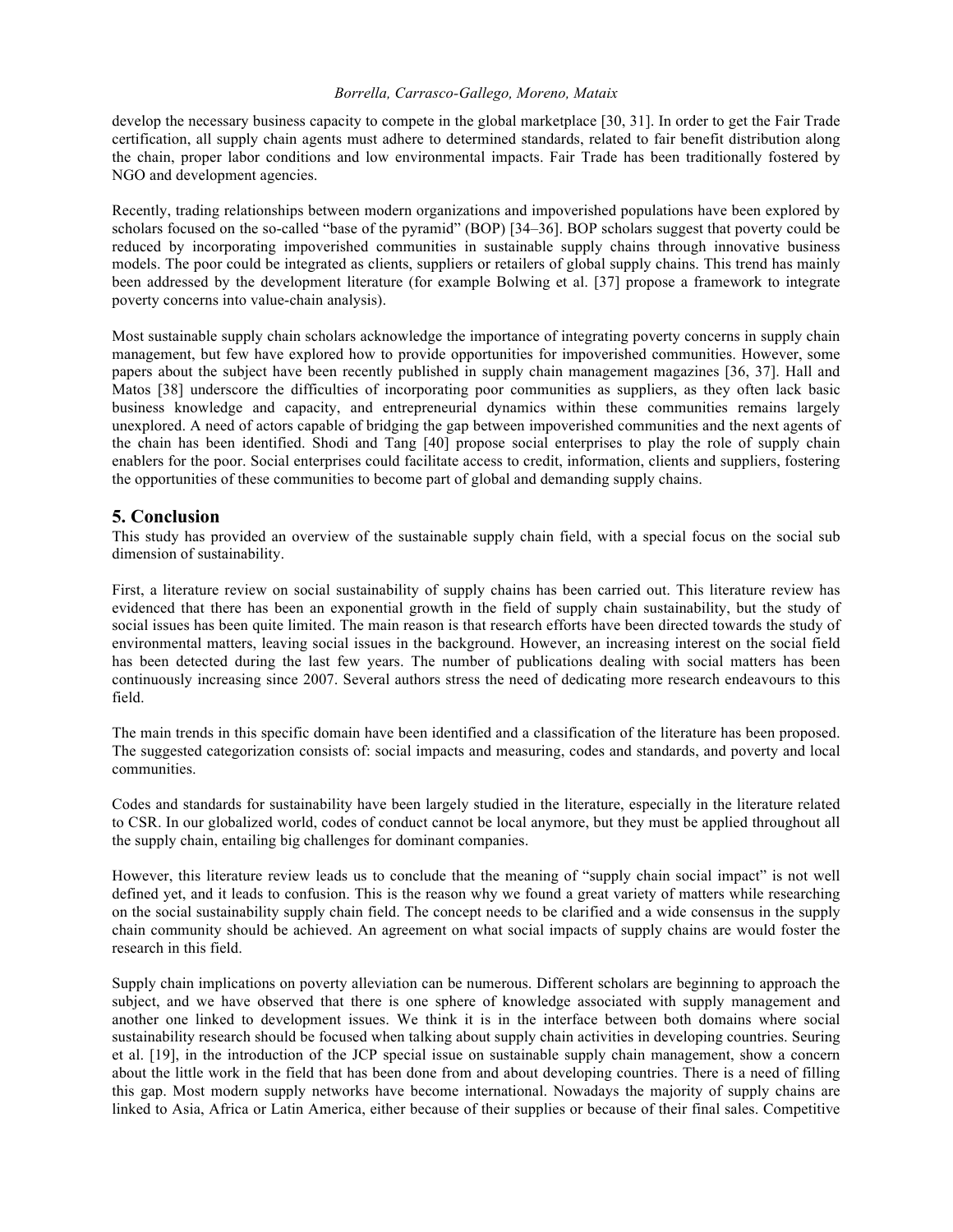prices attract foreign buyers, low salaries attract foreign (and boost local) industry and the raise of a numerous middle-income class is encouraging retailers. Tremendous opportunities exist to influence the way local enterprises in developing countries operate, but a previous step needs to be taken. First of all, the meaning of social impact of supply chains needs to be determined. The link with development literature will be the following step to fill the gap.

The academic community is called to play an important dovetailing role in this scenario by advancing both conceptual and methodological contributions. In our globalized world, the existing links between companies of different countries are numerous and unpredictable. Working on the three pillars of sustainability, economical, environmental and social, is not only an ethical duty but also a way to achieve (and maintain) the success of any firm.

The original contributions of this paper are therefore a literature review of a field that has not been very studied yet and a classification of the main trends. We have also identified a further research question related to the need of defining "social impacts" There is an opportunity to fill this gap by developing a common sphere of knowledge in the interface between development and sustainable supply chain research fields.

Future work might improve this study by deepening on the literature review, including other scientific fields as well as non-scientific sources. Other future lines of research could be taking a closer look on the categories which have been defined. Our line of research will continue on the interface between development and supply chain issues, we will try to determine which are the potential social impacts of supply chains in developing countries and how poverty can be alleviated through the incorporation of local communities into supply chains.

## **References**

- 1. Carter, C.R., and Jennings, M.M., 2004, "The role of purchasing in corporate social responsibility: a structural equation analysis", Journal of Business Logistics, vol. 25, no. 1, p. 145.
- 2. Carter, C.R., and Easton, P.L., 2011, "Sustainable supply chain management: evolution and future directions", International Journal of Physical Distribution & Logistics Management, vol.41, no.1, pp.46-62.
- 3. Seuring, S., and Muller, M., 2008, "From a literature review to a conceptual framework for sustainable supply chain management", Journal of Cleaner Production, vol. 16, no. 15, pp. 1699-1710, Oct.
- 4. Brundtland, G. H., 1987, "Our Common Future—Call for Action", Environmental Conservation, vol. 14, no. 4, pp. 291-294, Dec.
- 5. Elkington, J., 1998, "Cannibals with forks: The triple bottom line of sustainability", Gabriola Island: New Society Publishers.
- 6. Eltantawy, R.A., Fox, G.L., and Giunipero, L., 2009, "Supply management ethical responsibility: reputation and performance impacts", Supply Chain Management: An International Journal, vol. 14, no. 2, pp. 99-108.
- 7. Ciliberti, F., de Groot, G., de Haan, J., and Pontrandolfo, P., 2009, "Codes to coordinate supply chains: SMEs' experiences with SA8000", Supply Chain Management: An International Journal, vol. 14, no. 2, pp. 117-127.
- 8. Olson, D.L., and Wu, D.D., 2010, "A review of enterprise risk management in supply chain", Kybernetes, vol. 39, no. 5, pp. 694–706.
- 9. Locke, R., and Romis, M., 2007, "Conditions in a Global Supply Chain Improving Work Conditions in a Global Supply Chain", MIT Sloan Management Review, no. 48212.
- 10. Pedersen, E. R., 2009, "The many and the few: rounding up the SMEs that manage CSR in the supply chain", Supply Chain Management: An International Journal, vol. 14, no. 2, pp. 109-116.
- 11. Maloni, M.J., and Brown, M.E., 2006, "Corporate Social Responsibility in the Supply Chain: An Application in the Food Industry", Journal of Business Ethics, vol. 68, no. 1, pp. 35-52, Jul.
- 12. Andersen, M., and Skjoett-Larsen, T., 2009, "Corporate social responsibility in global supply chains", Supply Chain Management: An International Journal, vol. 14, no. 2, pp. 75-86.
- 13. Porter, M.E., and Kramer, M.R., 2011, "The big idea: Creating shared value", Harvard business review, vol. 89, no. 1-2.
- 14. United Nations Development Programme (UNDP), 2008, "Creating value for all: strategies for doing business with the poor".
- 15. Mcelroy, M.W., Jorna, R.J., and Engelen, J.V., 2008, "Sustainability Quotients and the Social Footprint", Corporate Social Responsibility and Environmental Management, vol. 234, no. 2007, pp. 223-234.